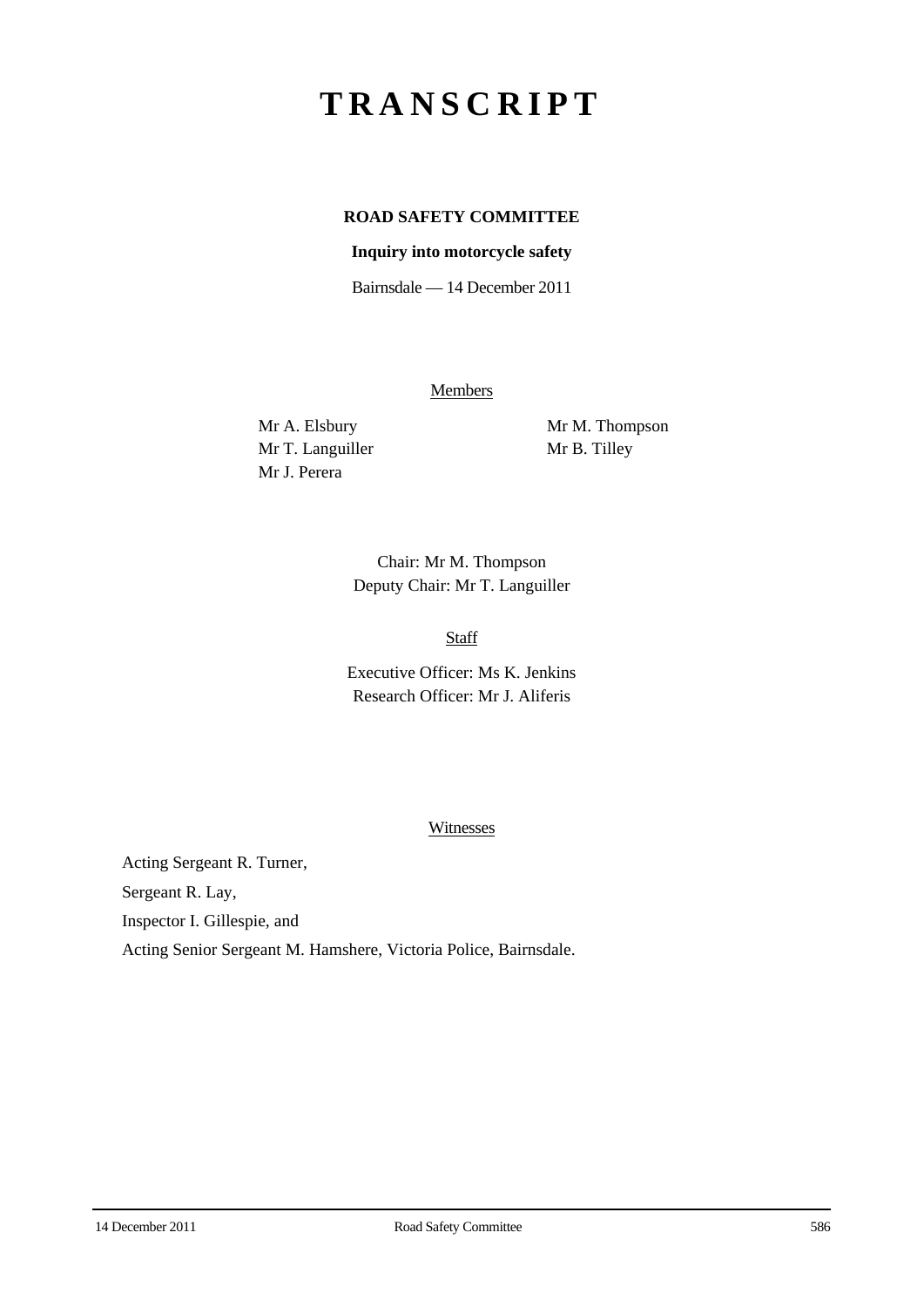**The CHAIR** — Good morning, ladies and gentlemen. Welcome to the Bairnsdale hearings of the Victorian Parliament's Road Safety Committee. Thank you for your attendance. You will receive a copy of your transcript, and we invite you to correct any typos and get them back to us, following which they will be placed on the web. As you would be aware, we have already had a submission from Victoria Police HQ. We look forward to you being able to complement its insights and provide a regional appreciation of a range of road safety matters. We thank you for the time you have allocated to be with us here today. Your colleagues are welcome to sit at the table as well, should they wish. Some of us may have a sense of deja vu with some of the people who are here — they were in Traralgon yesterday representing Victoria Police.

By way of commencing, what I suggest is that if you would like to speak in general terms, and then we would be happy to cross-examine you. We are not taking sworn evidence in this inquiry — I do not envision that being necessary — but we look forward to having a constructive dialogue with the ultimate objective of improving some road safety outcomes in this part of Victoria.

Our comments here are covered by parliamentary privilege. I do not envision that would be an issue, and we do have the capability of taking evidence in camera, which would not form part of a public record but which would inform us privately. I do not necessarily see that as an option that is likely to be required at this stage.

We hand over to you, gentlemen. Hansard has established your identities for its purposes, and the only thing that might be helpful from Hansard's point of view is to have a postal address to which the transcripts can be directed. Where would you suggest that correspondence be forwarded to you? The Bairnsdale police station?

**Acting Sgt TURNER** — Yes, thank you.

**The CHAIR** — The address of the police station is?

**Acting Sgt TURNER** — It is 45-47 Main Street, Bairnsdale, 3875.

**The CHAIR** — Thank you. Who is going to open the batting?

**Acting Sgt TURNER** — I will open. My name is Acting Sergeant Ralph Turner. I am currently the officer in charge of Bairnsdale highway patrol. I have been for about three months temporarily. I give my apologies for Acting Senior Sergeant Dwayne Morrison, who could not attend today. I would like to welcome committee members to Bairnsdale in relation to the parliamentary inquiry into motorcycle safety.

Firstly, I will briefly describe the East Gippsland area, the main highways we patrol and the challenges faced by Bairnsdale highway patrol members in relation to policing the increasing numbers of on-road and off-road motorcycle riders travelling in what is an extremely diverse area. I will provide a short description of East Gippsland. It is a shire of approximately 21 800 square kilometres in area that is characterised by large areas of heavily vegetated mountain ranges, thick bush and state forests, smaller, densely populated areas, numerous farming communities and a number of coastal and lake resort areas.

The area attracts large numbers of tourists at various times of the year, and this equates to large increases in motorcycle traffic along our main roads. The main roads for on-road purposes for motorcycles are the Princes Highway, the Great Alpine Road, Omeo Highway, Gelantipy Road, Bonang Highway and the Monaro Highway. This occurs particularly during late February with the superbikes at Phillip Island, also during mid-October with the MotoGP at Phillip Island. All of the roads that I have mentioned above are referred to in motorcycle rider travel magazines, rider guides and on the internet on various sites as good-to-excellent motorcycle riding roads — this is for on-road motorcycles — and as a result we are seeing an appreciable number of motorcycle riders riding through East Gippsland throughout the year.

I will briefly touch on the diversity of motorcycle types, and I will speak in terms of on-road motorcycles at this time. I will speak briefly on off-road motorcycles later. Basically there are two categories — the sports bikes, which can be high-powered sports bikes or lower powered touring type sports bikes, that travel through our area regularly. The others are the cruisers, which are the Harley type of motorcycle. With the sports bikes, it is humbling to think that some of them have speeds in excess of 300 kilometres an hour, and that is off the showroom floor. What is even more humbling and distressing at this time is that under the current VicRoads licensing requirements, a person who is 19 years and 3 months of age can be riding one of these high-powered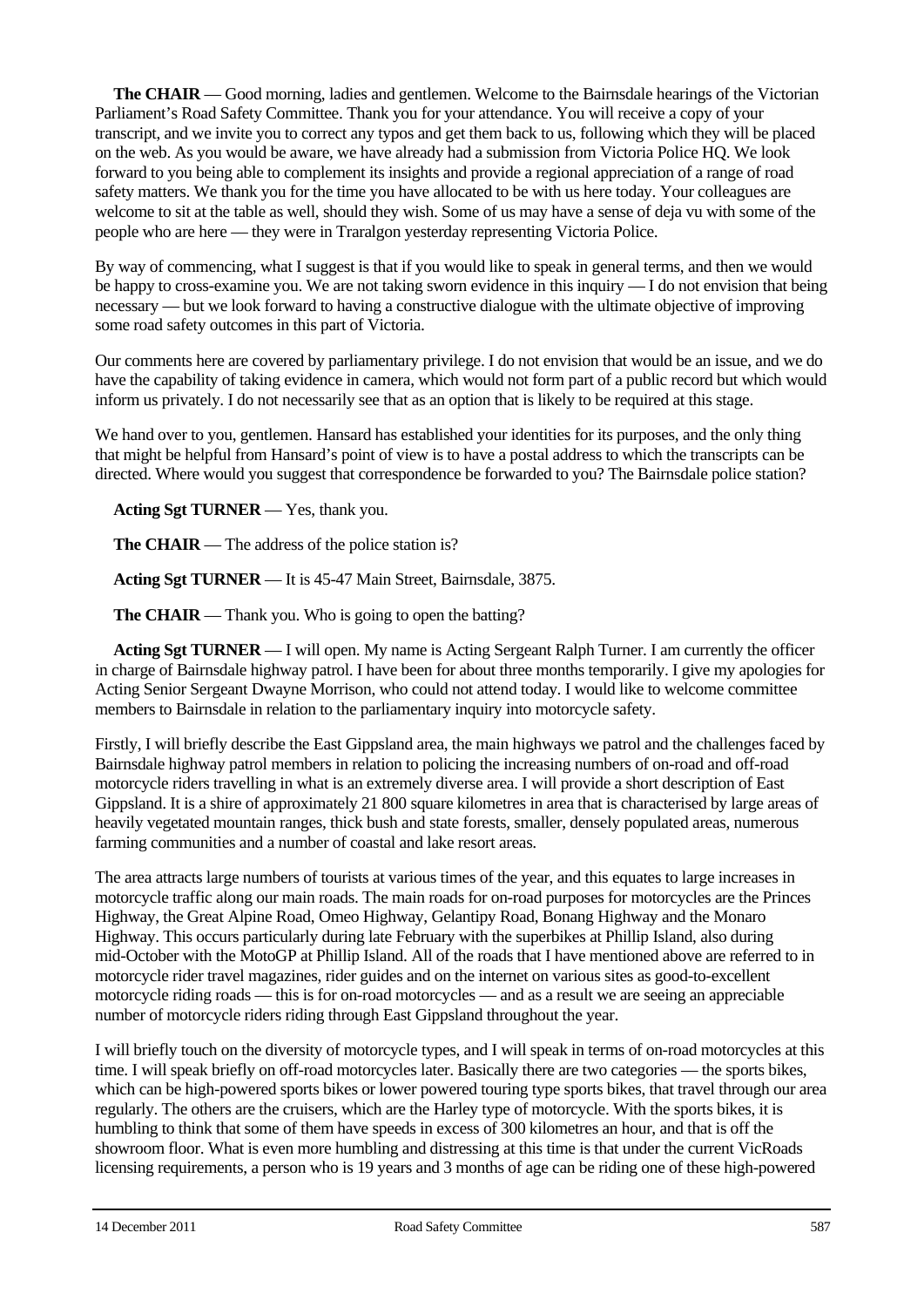sports bikes with no restrictions on his licence. I will get to the VicRoads model for the graduated licence system a little bit later in my address.

In regard to motorcycle collisions in the East Gippsland area over the last 12 months, we have seen three fatals, which have all been on-road bikes on sealed roads — two in a 100-kilometre-an-hour zone and one in a 40-kilometre-an-hour zone, which was a roadworks zone.

The statistics for injury collisions in East Gippsland over a 12-month period, according to TIS, the traffic incident system, is 21. The causal conditions have been listed as inappropriate speed approaching entering bends or corners — it seems that the predominant number of on-road injuries and fatalities occur on bends; lack of concentration; fatigue; lack of riding experience; lack of knowledge of local roads; not adjusting to changing conditions — that is, wet weather, gravel or objects on the road; lack of familiarity with the handling characteristics of the particular motorcycle they are riding; and returning motorcycle riders. Returning motorcycle riders and motorcycle riders who are older than 40 years of age are overrepresented in the injury and fatal statistics in this area.

I will give you a couple of pamphlets to pass around the table. These are handed out as part of the police initiative in relation to on-road safety.

**The <b>CHAIR** — Just while you are doing that, I would like to ask about the statistics relating to the causal factors that you mentioned. Has the data been broken down per incident, so to speak, to indicate that one might have been due to an approaching corner and five might have been fatigue related?

**Acting Sgt TURNER** — Generally incidents are broadly lumped together as either 'driver error' or 'driver inexperience' on the TIS accident reporting system. In the driver-error category that can be many different causes and they are put together as the one causal factor.

**The CHAIR** — Does TIS record all those other factors?

**Acting Sgt TURNER** — No. There is a place for the member to put that information on TIS either in notes or at the summary at the end if they so desire, but unfortunately many members do not go into too much detail.

**The CHAIR** — We had some evidence given yesterday by a lady who remarked that a lot of accidents could be caused by a furrow in the road that is shaded by a tree and is not visible, and so, in terms of the cause of accidents, they were not all due to misadventure or inappropriate skill on the part of the motorcyclist but rather due to a road factor. To what extent are those other issues broken down in the data? From what you are saying, as it makes its way through to TIS, it might be reduced to cyclist error rather than a more detailed assessment.

**Acting Sgt TURNER** — Yes, it is generally recorded as driver error for any of those type of factors. 'Road condition' can be another one if it can be proven at the time beyond doubt that the motorcyclist hit a pothole in the road. I cannot give you exact figures, but part of my job as officer-in-charge of the highway patrol is to audit collisions in East Gippsland. One thing I have noticed particularly on the Great Alpine Road is that the vast majority of on-road collisions occur while riders are negotiating bends or corners. For whatever reason, that is where they seem to be coming off and most of those incidents are recorded as driver error. I think one was put down to road condition because the rider said they had hit a pothole and I think that could be proven. With most of them there is no such easily identifiable cause. Inappropriate speed has been suggested as a cause; the rider might not be exceeding the speed limit of 100 kilometres per hour on those roads, but the safe-cornering speed could be 50 to 60 kilometres per hour and the rider has made the approach to it at 80. That is what we consider with a lot of them.

## **The CHAIR** — Thank you.

**Acting Sgt TURNER** — The police initiatives pamphlets I have passed around feature topics such as sharing the roads; tips for riders which informs both riders and drivers — drivers are on the roads too — about awareness, safe distances, driving safely and expecting the unexpected; as well as the *160 Country Road Deaths — Why*? pamphlet. This initiative was made in conjunction with media releases relating to the inherent risks of driving on country roads. I have been involved in further initiatives in relation to education, which involves speaking to the years 9, 10, 11, and 12 high school students, who may have their learners permit and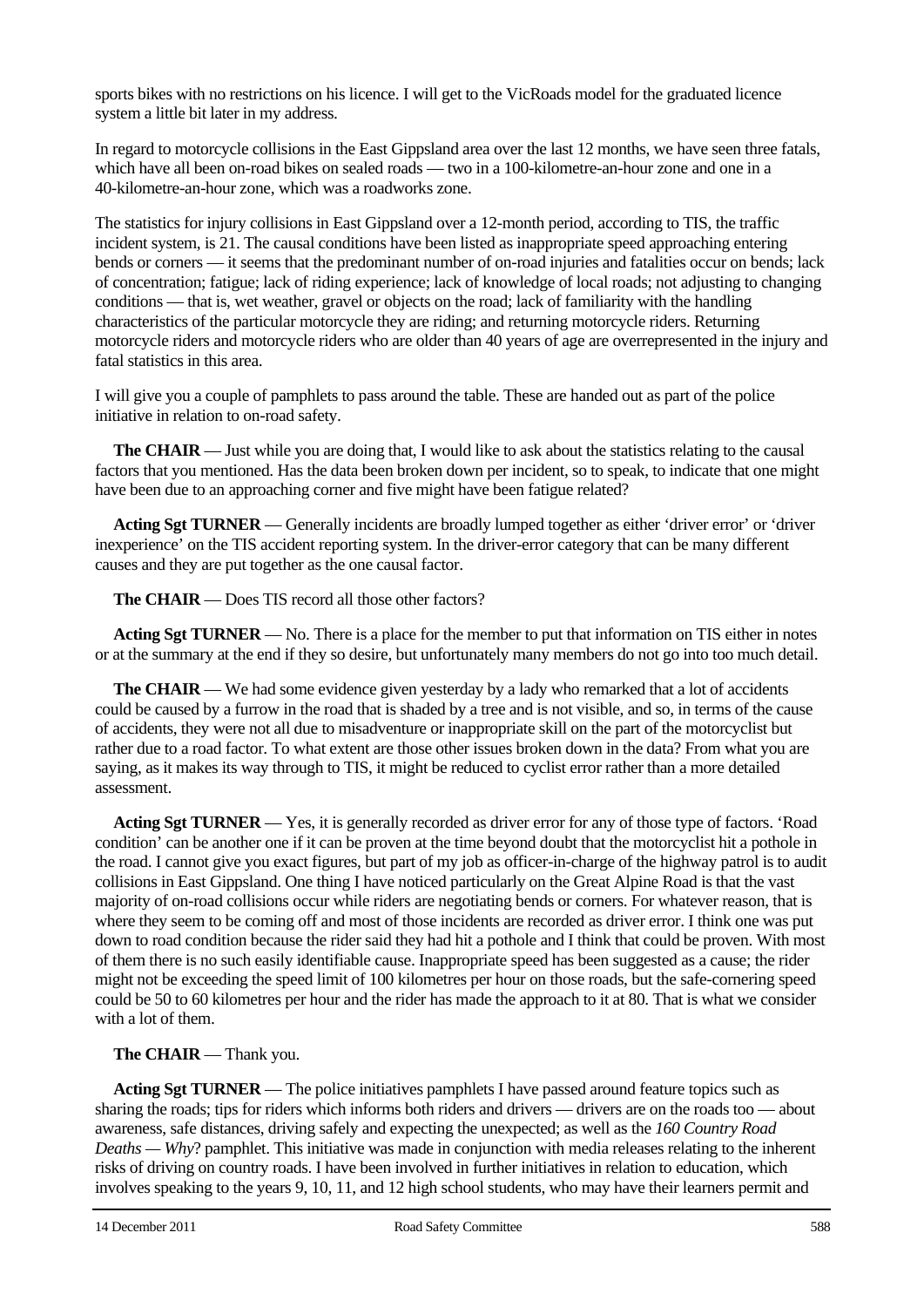are about to get their P-plates and highlighting those P-plate issues such as safe driving. We will be finetuning this involvement with schools to include information regarding both on-road and off-road motorcycle rider responsibilities within this targeted group. I believe in trying to get the message across early before they start riding.

There is another initiative we are running, which is for both on-road and off-road motorcycles. From January through until about April to May next year we will be running a joint operation with the Wangaratta highway patrol, which will be targeting the alpine areas of East Gippsland and Alpine shires. It will be targeting all on-road and off-road motorcycle riding behaviour. Our intention there is to identify and apprehend offenders, educate offenders where possible, educate other motorcycle riders and also build up an intelligence database by pulling up many of the utilities we see travelling through the area with bikes or trailers on the back, finding out where they are riding and trying to get a better idea of how many are riding up there.

In relation to off-road motorcycle users, East Gippsland has a large proportion of state and other forest areas; it is approximately 10 000 square kilometres, as you will see by the maps there. These areas are utilised regularly by four-wheel drive groups, mountain bike riders, hunters, campers and trail bike riders. Tyranny of distance and the lack of proper equipment and resources makes these areas very difficult for the police to regularly patrol and monitor. There are literally thousands of bush tracks up there, and basically what I am saying is we cannot be everywhere.

Referring to factors that come across in the TIS collisions that are being reported, I might add that the majority of off-road collisions that have been reported, particularly in the Omeo and Swifts Creek areas, have been reported well after the event for TAC purposes, so the information on those TIS reports cannot be totally irrefutable evidence. We cannot prove it; it is basically the same thing. It is inexperience on a particular motorcycle or inexperience riding in the mountain areas; fatigue; riding conditions — they do not ride to the conditions of wet weather or slippery conditions; mechanical failure; and the road or track condition — those roads and tracks up in the mountains and state forests are not regularly maintained and they have lots of wash-outs and ruts on them, which is evidenced in the TIS causal factors, which are generally put down as either rider error or road design. Inappropriate speed for track conditions and design is another possible causal factor; and some were found not to be wearing appropriate protective motorcycle gear, and I will brush on that very shortly.

As to police initiatives, as has already been stated with the on-road initiatives, there are off-road initiatives as well. The Bairnsdale highway patrol is currently seeking to expand our local experience and equipment to address the issue of off-road riding by educating members in the skills of off-road motorcycle riding and obtaining off-road motorcycles, in order for us to police this area. In relation to the report that Victoria Police is submitting on this occasion, 12 recommendations have been made, all dealing with different but equally important aspects of motorcycle safety. I will just pick out a few in particular that I believe are critically important. The first one is that all riders, no matter where they are riding, need to be wearing full safety riding apparel to approved Australian standards. My understanding is that the only part of the apparel that is to an Australian standard at the moment is the helmet. This is clearly not going to help us in our efforts to make the roads safer.

Quite often I will see — and I will pull them up, too — riders riding with thongs, shorts and a T-shirt on. You try to explain to them what will happen if you come off at even 30 or 40 kilometres per hour: 'You are going to have serious soft tissue injuries which could take weeks or months to heal'. That is a very important one, I feel. If this is legislated, it is recommended that there be appropriate penalties for non-conformity in this area to allow police to be able to police the area properly.

The next recommendation is the separation of the motorcycle licence category from other motor vehicle licences. That will allow us to monitor areas such as learner riders. I know that many inexperienced police will look at a VicRoads licence and not fully appreciate the information that is on that licence. My submission is that a motorcycle licence should be a separate licence. I believe that is part of what VicRoads is suggesting and that the conditions or restrictions should be highlighted on that licence, because there is just not enough room on a car licence to show all the information in relation to cars, heavy vehicles and motorcycles. I think that is a very important one. The identification of returning riders would be handy — I do not know how that would be able to be done — as well as the identification of quad bike riders, who are currently not required to wear any safety gear, even a helmet, because a quad bike is defined as a motor vehicle. I believe this needs to be addressed.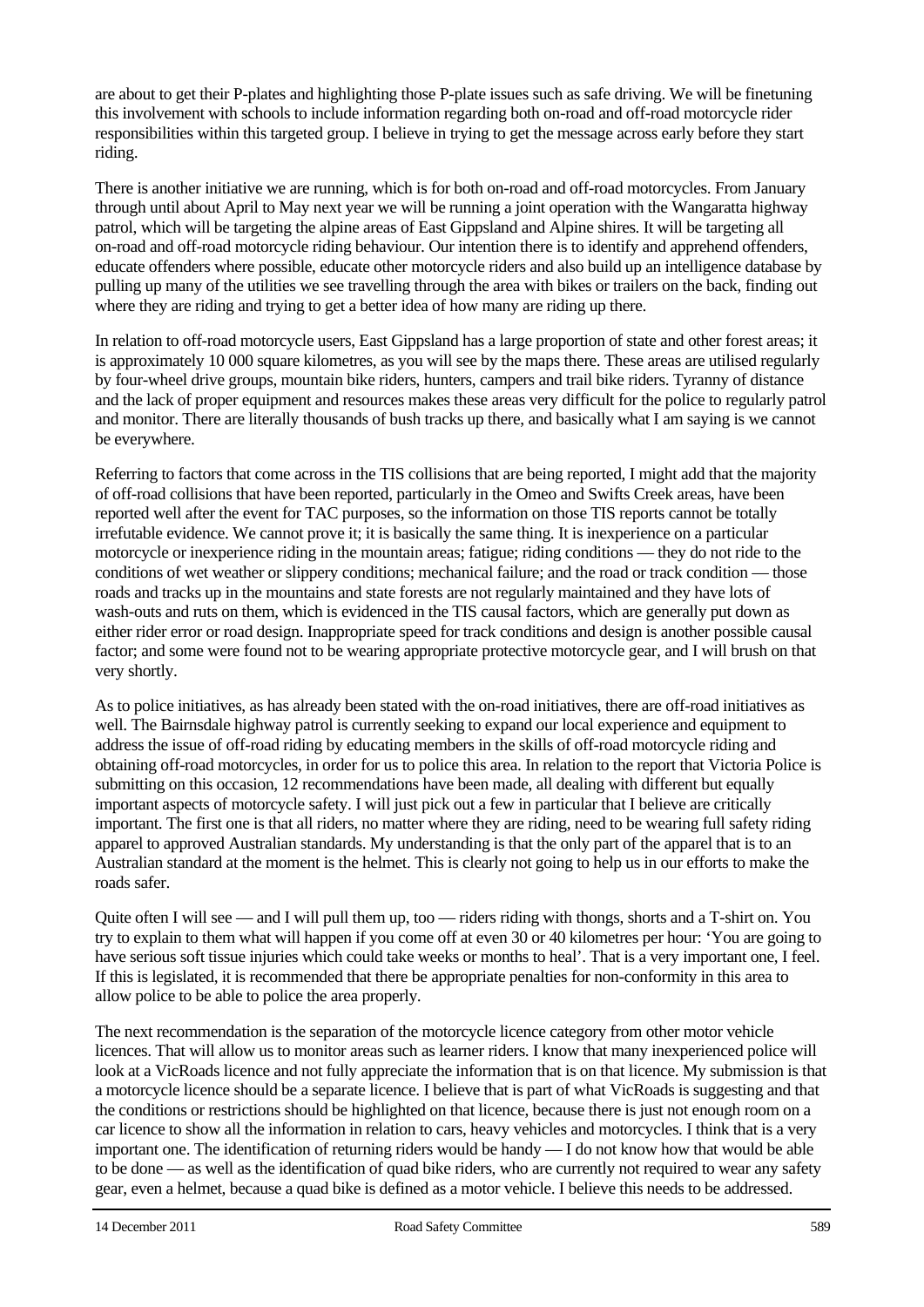Others recommendations are for front and rear numberplates on all motorcycles — I think that is an important one — as well as improved rider training and the acquirement of skills under the VicRoads graduated licensing system. Undoubtedly you would all be aware of the VicRoads model for the graduated licensing system. It means that any rider, even if they have a full car licence, has to have a minimum three-month learning period that has to be monitored by another experienced rider, and then they have to have three years on a restricted licence, which allows us to monitor them better. They have to have some form of ID on the bike to identify that they are a restricted rider, and they can ride only a learner-approved motorcycle during that period.

The creation of a motorcycle advisory body with representation by Victoria Police would allow police to identify issues and have these issues considered from different perspectives; I think that is important. Lower speed limits, which VicRoads has already touted, for routes such as the Great Alpine Road would be very beneficial, particularly in some of the more dangerous areas with the tighter corners. Better signage is definitely required for a lot of those roads. The police have identified many black spots and have at times spoken to VicRoads and local councils about those black spots. We feel that very often we do not get the necessary outcome we are looking for in relation to these matters.

In summing up, I see the four key areas in addressing motorcycle trauma as: proper training in the first place, and the graduated licensing system is part of that — they have to pass actual tasks to progress to the next stage of their licence and show that they are competent and safe riders at every stage; education, and that can be via police and via the media, and continuing education as required, including appropriate advertising campaigns the TAC has had some really good ones over the years, and hopefully it will keep coming up with really good issues and portray them in the correct way for people to watch the ads and take them on board; the enforcement of road safety by Victoria Police; and the improved condition and signage of our roads, particularly on bends and sections of road that have been identified as black spots. That is the completion of my submission. Thank you.

**The CHAIR** — Thank you for very much for your contribution. There was an accident on the Great Alpine Road yesterday.

**Acting Sgt TURNER** — Yesterday, yes.

**The CHAIR** — Do you have an early assessment of that available for our record as opposed to the coroner?

**Acting Sgt TURNER** — I will give you a brief description. A 61-year-old male was following a B-double truck. The B-double truck came out of the bend, and it occurred on a straight section of road. The motor scooter was following the truck. The B-double truck driver was watching in his mirrors because it was apparently a good straight stretch of road and a safe spot to pass. The B-double truck driver stated he was driving at 60 kilometres per hour at the time, so he was only going slow. He said he was watching his rear-vision mirror and then all of a sudden he saw the scooter rider sprawled on the road back behind the truck. The scooter rider did not appear to even get to overtake the truck. There was virtually no damage to the bike, a couple of scratches on his helmet and no visible injuries. At this stage we are thinking that there might have been a medical condition, but we do not know that until the coroner's report comes through. I was talking to the members who attended up there, and they said, as far as they could see, there were no skid marks and no evidence of the rider trying to avoid an object or going too fast or even losing control.

**Mr LANGUILLER** — Thanks for your very important submission. We appreciate the many safety initiatives that you are undertaking. We thank you for the literature that you have provided to us. Can I just go through a couple of things? You talked about protective gear and Australian standards, and your submission appears to suggest that you would embrace making safety gear mandatory?

## **Acting Sgt TURNER** — Yes.

**Mr LANGUILLER** — As we understand, it is only the helmet. You are quite correct on that; it is only the helmet that meets the so-called Australian standard, and then it is all over the place, to put it in plain English. You seem to be suggesting that you nevertheless want to make protective gear mandatory.

**Acting Sgt TURNER** — Yes.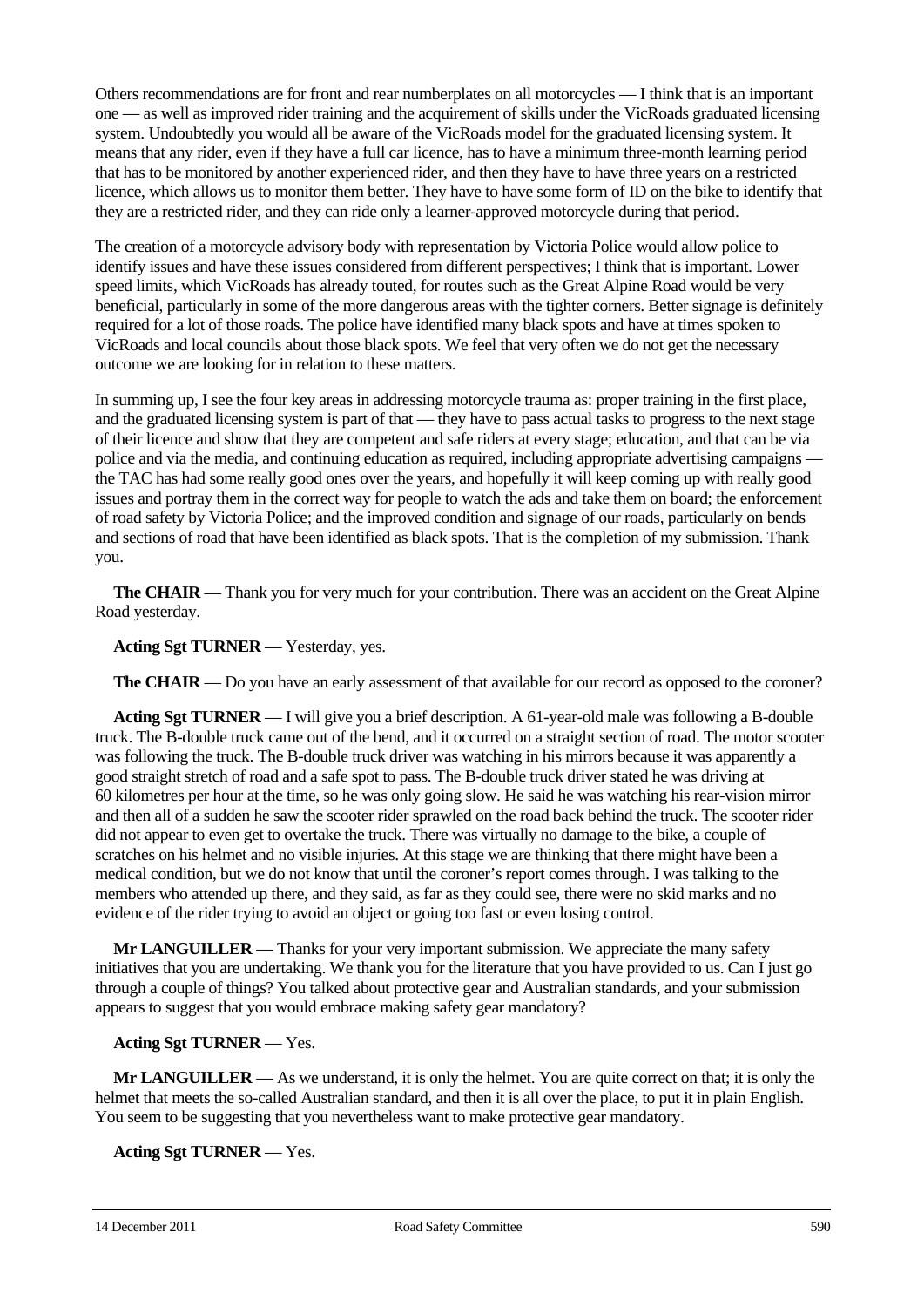**Mr LANGUILLER** — Can you clarify the returning rider's comment that you made in terms of the idea? It is first time that I have heard that submission put to us, and it is an interesting one that we should be absolutely clear on.

**Acting Sgt TURNER** — Returning riders, I think, are broadly defined by VicRoads as people over 40 years of age who have ridden a motorbike earlier in their years and have not ridden for five years. That is their broad definition at this time.

**Mr LANGUILLER** — Just for the purpose of clarification, under education and advertising in your submission it says that you are happy with the TAC ads. Can I put to you that submissions that we have received from motorcyclists and clubs right across the state, more or less — given that we have been to Geelong and Wodonga, as you would be aware, and Wangaratta — do not seem to relate to it. We heard one submission yesterday that it probably represents a tiny minority of the fraternity and that the majority do not appear to relate to it or to engage. In your submission you said that it is important that it be relevant to the motorcyclists themselves. Why do you think it is cool? Is that your experience, given your on-the-ground, front-line experience with cyclists? Evidently there are two camps: the TAC and Victoria Police saying that it is good; and the motorcyclists saying, 'That is not me'. It seems to create, as we understand, an impression that motorcyclists would not necessarily attribute to themselves.

**Acting Sgt TURNER** — I can only speak on behalf of Victoria Police. I am a motorcycle rider myself with about 35 years experience. The TAC ad campaigns, particularly the most recent ones I have seen, are very good. I am not sure why other riders are not relating to them. I cannot speak for them, but from my perspective and working within Victoria Police I do find those ads to be very confronting. They do get you to think about certain issues. I would be hoping that people who watch those ads, whether they be motorcyclists or drivers or truck drivers, even if they do not like the ad, would think about what is going on out there.

**Mr LANGUILLER** — You talked about 10 000 square kilometres that you and your troops have to patrol. Can you take us through the resources that are available to you, particularly the off-road ones? What sorts of resources do you have available to you? In your remarks you said we cannot be everywhere.

**Acting Sgt TURNER** — Exactly.

**Mr LANGUILLER** — If I may respectfully ask you, where can you be given your resources?

**Acting Sgt TURNER** — The East Gippsland shire is 21 800 kilometres. The 10 000 square kilometres I referred to was approximate. It is state and other forest areas. There are currently two highway patrol offices one at Bairnsdale and one at Orbost, which is further to the east. Our resources at this stage are three road cars that work out of the Bairnsdale office and two road cars that work out of the Orbost office. We currently have no motorcycles or members trained to ride motorcycles. I mentioned that in the submission. At the moment we are doing our best to expand our local experience by addressing these issues by educating relevant members on motorcycle riding standards, off-road as well as on-road, and obtaining or sourcing maybe two or more off-road motorcycles.

**Mr LANGUILLER** — So effectively you do not have an off-road — —

**Acting Sgt TURNER** — We do not have an off-road policing capacity at this time.

**Mr LANGUILLER** — So you cannot patrol the off-road at the entry and exit points?

**Acting Sgt TURNER** — No, certainly. We cannot control any of the tracks up in the alpine areas.

**Mr LANGUILLER** — And you would be aware, of course, that in the order of 58 per cent of fatalities happen to be off-road?

**Acting Sgt TURNER** — Yes.

**Mr TILLEY** — I want to get into a conversation about the local area. My experience is that I share the other side of the hill. My electorate is there, Benambra, which is unique, as is this side. We share many of the roads. I just want to talk, firstly, about some of the on-road stuff. You mentioned speed limits on the GAR and the Omeo Highway. You are probably aware that in the next few years the 27 kilometres of the Omeo Highway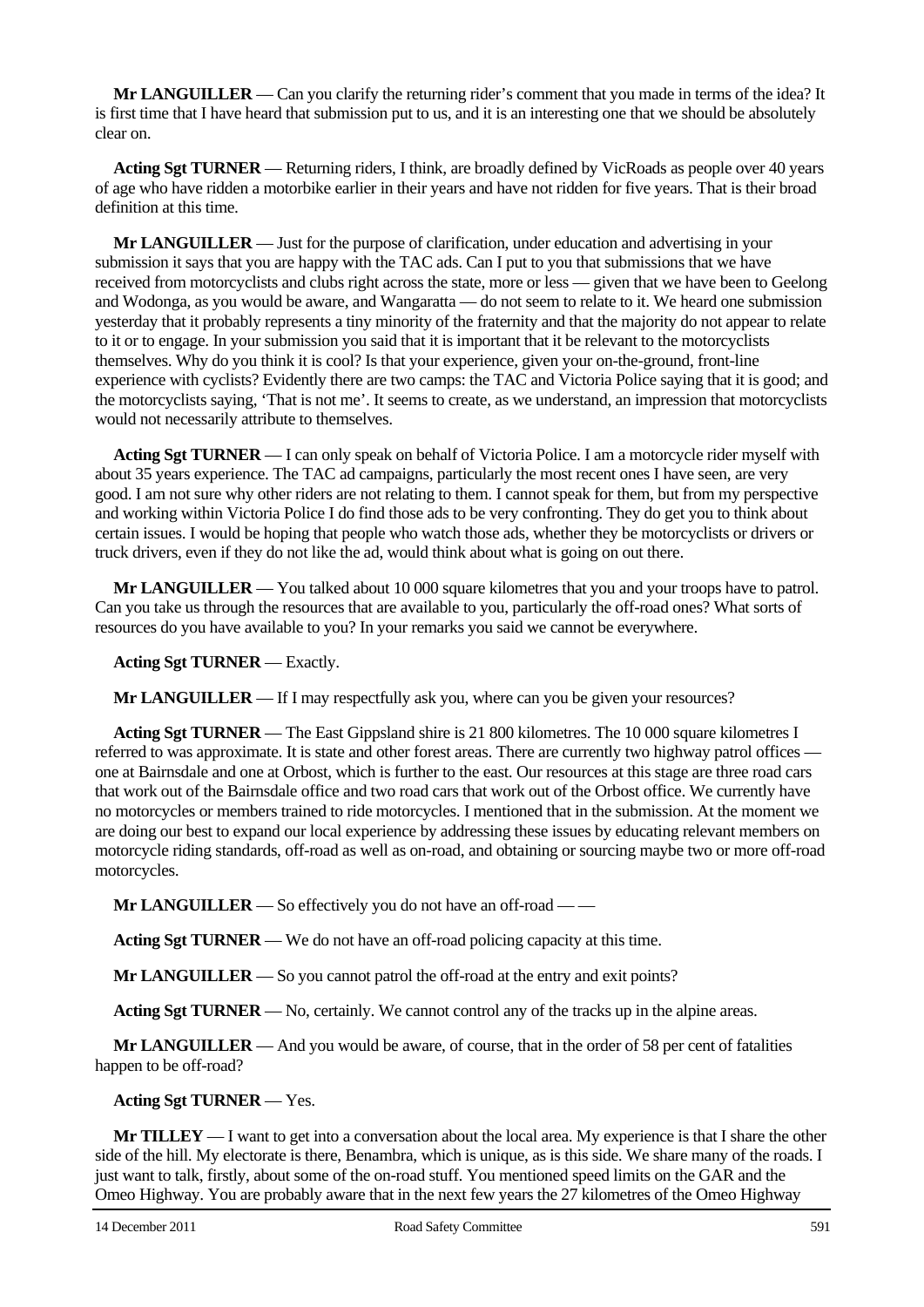that remain unsealed will be sealed. No doubt that will be an issue confronting the community, particularly Victoria Police as an organisation. No doubt we will see an increased number of motorcyclists coming down for the GP and things like that. In relation to that you mentioned speed limits. You had some conversation about inappropriate speed, particularly on the GAR and the Omeo Highway. Can we just expand a little bit more in relation to your thoughts on that? You would understand VicRoads has a formula for setting speed limits; and it has to meet its formula. What contribution can you make, from your experience?

**Acting Sgt TURNER** — The formula that VicRoads has, from what I understand is V-roads or something, works on perfectly straight sections of road; it does not work on a road such as the Great Alpine Road. A section of the Great Alpine Road I will take as an example is just north of Bruthen to Swifts Creek. That is probably one of the windiest and most notorious sections of the road. There are other sections between Omeo and Mount Hotham that are particularly notorious as well. In relation to an overall speed limit for that road, it is 100 right through.

I believe the average rider or driver cannot ever attain 100 kilometres an hour on a lot of those sections of road. It makes sense to lower that speed limit maybe to 80. The other comment I made was about inappropriate speed, and I will define that. Inappropriate speed is a speed that does not exceed the posted speed limit for the road but is a speed that is too quick, depending on the road conditions or design. If there is a sharp corner, VicRoads has these nice, neat little yellow advisory signs with a 60 or a 50 or a 40 on them, but they do not tend to stand out to drivers or riders; they are very insipid. I would like to see much larger signs further from the bends especially bends that have been identified as dangerous or which are black spots — and that are far enough away from the bends to give riders in particular the distance to use their brakes and slow down. Where VicRoads seem to place these advisory signs now is right at the bend, and a lot of the time you do not see it until the last minute. Obviously some drivers do not drive as safely as most of us do and they will go into a bend or a corner at an inappropriate speed and then realise as they go into the corner that they are going too fast, and that is where a lot of the problems seem to occur.

**Mr TILLEY** — Moving on, in relation to the area and in particular to the subject of off-road riding, and I will open up this part of the conversation to other colleagues as well — —

#### **Acting Sgt TURNER** — Okay.

**Mr TILLEY** — We have heard evidence in Geelong, Ballarat, Wangaratta and Wodonga in relation to that. We touched briefly on resourcing. Has resourcing in this particular area changed at all in the last decade or 15 years in relation to initiatives for road safety so far as having the capacity to meet those sorts of patrol areas that you have to cover?

**Acting Sgt TURNER** — I cannot speak over the last 15 years, but over the last 10 years — I have been in Victoria Police for 10 years — it does not appear to have changed in that time.

**Insp. GILLESPIE** — We have had an increase in our staffing numbers over the last few years, albeit a slight increase.

**Mr TILLEY** — Is that a change in general duties or is it particularly with the TMU?

**Insp. GILLESPIE** — There has been an increase in the highway patrol numbers particularly in Wellington. There has been no increase in Orbost of Bairnsdale.

**Mr TILLEY** — Thanks for that. I just want to move to off-road. We have heard evidence from other areas about some initiatives that have taken place — some great initiatives statewide from groups and individuals. Perhaps anybody who is with us at the moment can give us some accounts of initiatives around the state or some relationships with other departments that have taken place over the years, particularly with off-road riding. As we can see, the representation of off-road crashes is quite significant. There are some issues in relation to the definition of a road. We need to clarify it specifically. The legislation says it does not matter whether it is a sealed road or an unsealed surface. Do you have any idea in this particular area of how many unsealed roads you have in parks and forests?

**Acting Sgt TURNER** — I might hand that one across to Sergeant Rod Lay because he has a fair bit of experience in the off-road field.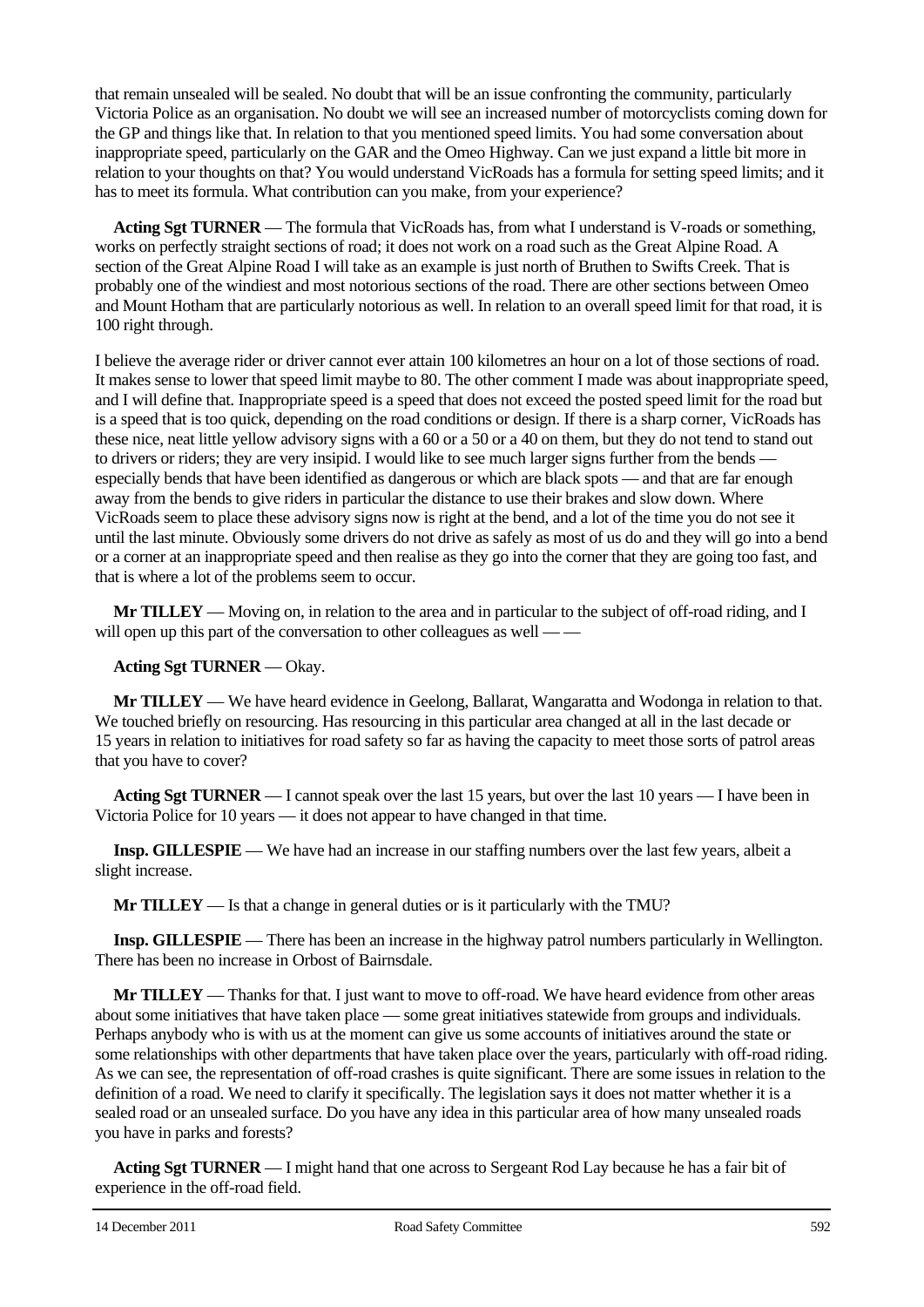**Sgt LAY** — I cannot give you the statistics on the quantities, but there are far more unsealed roads than there are sealed roads in the region by a significant amount. When I was at Yackandandah in your area there were maybe 100 kilometres of sealed roads in the area and 550 kilometres of dirt tracks in the adjoining forest, which was a small geographical area compared to the geographical area that contains the sealed roads. My experience here would be that it would be the same and perhaps even more so in favour of the number of dirt roads because of the isolated nature of the area. There is a huge forest which is just full of bush tracks, and none of them are sealed and yet we have a comparatively small number of highways that flow through. In terms of those used by motorcyclists, there are only a couple. There is the Great Alpine Road, the Pacific Highway and the Monaro Highway further in East Gippsland and that is about it. But the forest tracks are widely used.

**Mr TILLEY** — Could you expand on some of the programs in particular? Before I go down that track, in relation to off-road and on-road riding and part of the skills and education, do you see there is any transfer of skills and education from off-road riding that can apply to roadcraft on the road?

**Sgt LAY** — Absolutely. There are significant differences in the skills required to operate a dirt bike and a road bike safely. However, there are some basic skills that are requirements for both, particularly the skill of learning to look where you want to go and not where the bike is heading. That is a basic skill that causes crashes when you do not obey it. A motorbike may be heading in a certain direction, but to get it to go around a corner you have to look. It is like riding a horse: you have to look where you want it to go. If you look where you are heading, your body will naturally cause it to head in that direction. It is like if you are going around a corner and you think you might be going to run into a tree, if you look up at the tree, you will run into it, and that is something that needs to be taught from an early age.

Kids often learn to ride on a dirt bike. Some of those kids go on to ride road bikes at a later stage, and I believe they need training from an early age in relation to those basic skills to allow them to ride a road bike safely in the future, because the requirements for training and licensing for road bikes are, in my view, not sufficient.

**Mr TILLEY** — So your colleagues are aware, in a former life, before I was a member of Parliament, I was a member of Victoria Police and I was part of the Wodonga traffic management unit. Rod and I share a number of experiences in particular on that side of the hill and what can and cannot happen. We just want to get some information on the record in relation to the quality of training that can minimise the incidence of crashes in areas where a lot of the topographical road structures are very similar to over on the other side of the hill.

In your experience with the Yack ride and the Tallangatta secondary school, do you have any involvement with the school programs?

**Sgt LAY** — It might be timely for me to start at the start and make a presentation to the committee that outlines exactly what my involvement is. Would that be suitable?

**The CHAIR** — Yes, we do have some time, so fire away.

**Sgt LAY** — I will be succinct. I have been riding for around 35 years as a racer, as a coach, as a licensed tour operator with Parks Victoria and also representing Victoria Police. I have raced in Motocross at a national level and Enduro, and I have raised the Fink Desert race and things like that. About 10 years ago Tallangatta Secondary College was suffering from an inordinate number of kids missing school time due to off-road motorcycling injuries. The local safety committee approached the local inspector who asked me to develop a program to address it. I had already been given permission to represent Victoria Police when racing off duty from a PR perspective. I had a motorcycle with police graphics and 0.05 as a racing number. I would go to events and be a racing policeman. That was working well. I developed a program that I now call Ride Safe which I presented to kids, initially at Tallangatta Secondary College, about safe and responsible riding.

That developed to include practical rider training. Victoria Police paid me to go to the college and practically coach the kids in rider training techniques. I have been a qualified off-road motorcycle coach for about 12 years, and I use those skills to help the kids learn how to ride. At the same time, I was able to get across the information that we wanted to get to them about legislation and safe and responsible riding. The school noticed a decrease in the number of kids missing school as a result of injuries and also an increase in the suitability of their behaviour when riding around the town. There were more kids wearing helmets and less riding inappropriately.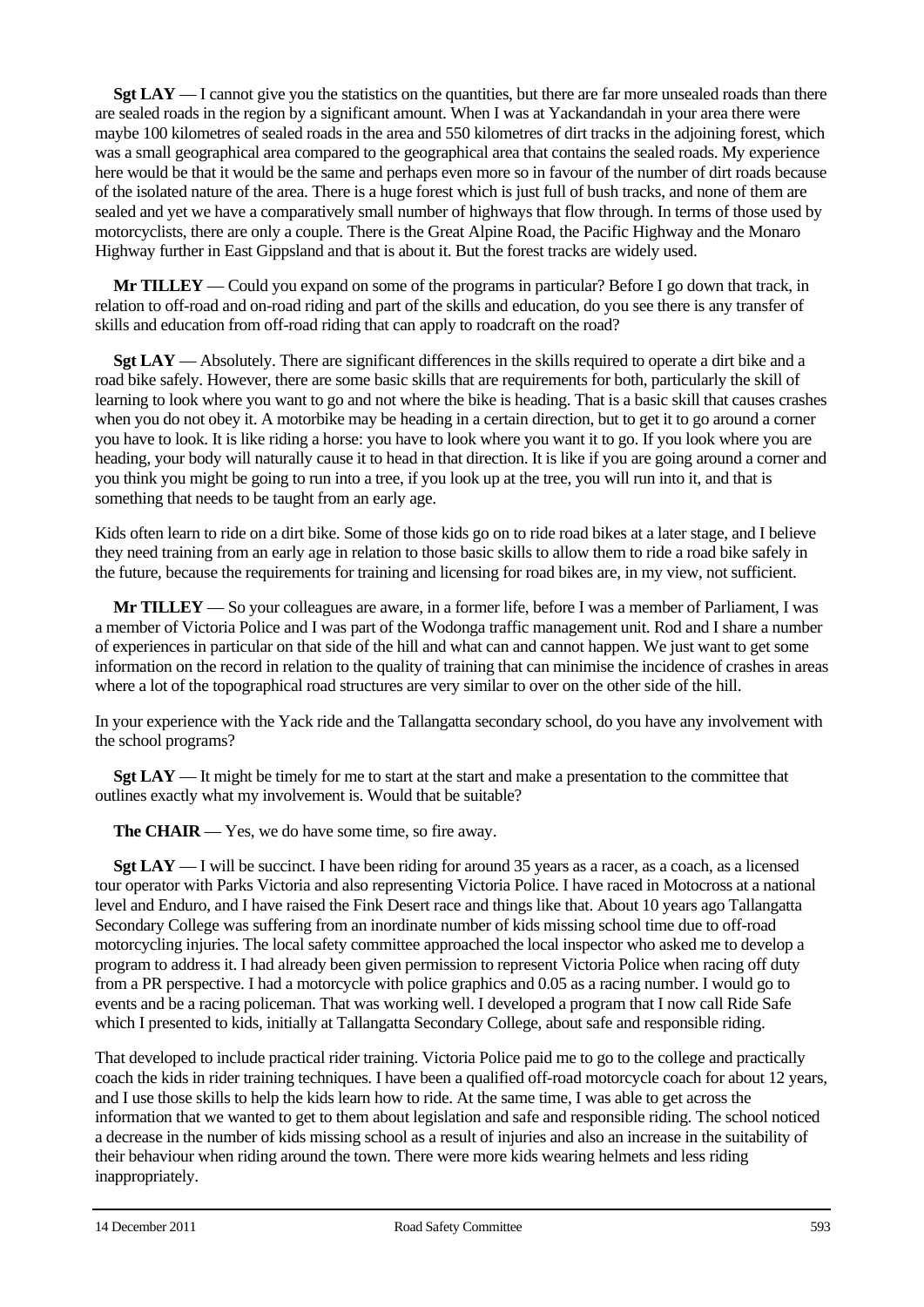I developed the program that saw me visit 15 or so different schools in the north-east, and I also attended various fairs and shows, both with a static display, often with the TMU, and also with a couple of actual riding displays. I did some more rider training over in the north-east. I also had an enforcement role as the officer in charge at Yackandandah, which was a country police area, and I was responsible for the policing of vehicle usage in Stanley forest. That is the closest forest to Albury-Wodonga, so it has high off-road motorcycle vehicle use and a lot of crashes as a result, so I was actively policing that.

The program morphed when the DSE started its statewide trail bike project. I had a strong involvement with that from inception. That was an excellent project, and I worked with the DSE in formulating strategies. DSE engaged me to coach some of its forest officers in practical riding techniques at the Broadford motorcycle complex. Roger Pitt did an excellent job; he was in charge of that project. I continued to work with Roger on some of the handouts that he has produced, which are also very good. Together we produced TV shows which are now podcasts on the DSE website. They show people, practically, the skills required to negotiate rough terrain, such as steep hills, up and down, and rocks and rivers, and that has an eco bent.

I have been a licensed tour operator with Parks Victoria, and those tours are eco-accredited, for the last eight years or so. I have run more than 60 multiday adventures into the Victorian Alps with groups, and I have had a coaching role in that as well. I have coached from kids at Motocross to adults at Motocross to adults as trail riders. So I have a reasonable amount of experience in relation to off-ride bikes. Also, I am a social road bike rider, and I have a road bike.

What I have noticed is that there are opportunities for improvement in the government approach to off-road motorcycling. I approached VMAC about five years ago and discussed this with them. To their credit, they took it on board. Speaking quite frankly, I believe that there was some resistance from VicRoads, and that they had the opinion that dirt roads were not their environment, not their responsibility, and so the strategies that I suggested at the time were resisted and did not come to fruition.

However, since then, things have changed a little, particularly with the DSE. The DSE approached the problem in a very sensible manner. It conducted a series of wide community forums and investigated what the problem was, and from that intelligence they developed strategies. I think it was very good. However, it did not reach its potential. Their education was awesome; their intelligence gathering was awesome, and their education was awesome. They not only produced fantastic brochures, which you may have copies of there, which are the best in Australia that I have seen, but they also did things like attend the Yackandandah charity bash, which was a social event I ran in the name of charity, and they have come and worked with us in a partnership approach and have done things like a noise test.

As a result, the average noise levels of bikes that attended the event over five years decreased significantly. I understand that noise is a major problem with the community with off-road motorbikes. The DSE did some wonderful stuff. It did some compliance. With the riders who I trained, they bought eight or so bikes for the state, and its plan was to work in partnership with Victoria Police to conduct joint compliance operations. However, there were a couple of problems that they came across. One was that Victoria Police was not necessarily set up to adopt that model — the special solos are 15 or so members based out of Melbourne, and yet the DSE program was rural and there were not many rural police centres that had trail bikes that could work with them. If there were, they were not necessarily well resourced. So the compliance phase of DSE's operation never reached its potential, and as a result it did not have as great an impact as perhaps it could have had on motorcycle collisions. Education is fantastic, but without some compliance aspect we do not get a decent all-over result.

I believe that if resourcing allows it, Victoria Police should expand the regional special solo groups, as I am going to call them. The model at Benalla is excellent. It has been running a number of years. They have got two bikes and six or so members trained. They have reduced their total motorcycle injury collisions by some 30 per cent. Their figures are outstanding, and they are only addressing dirt bikes. What they have found is that it is the 'un' riders — those who are unlicensed and unregistered — who are the most likely to crash and cause the most problems, and by addressing those riders, they have significantly reduced the statistics and saved perhaps millions of dollars for the government. We all know that a fatal collision averages around \$1 million. You only need to save one and you have funded five or six of these programs statewide with a couple of bikes and multiple riders. There is significant advantage in furthering those opportunities.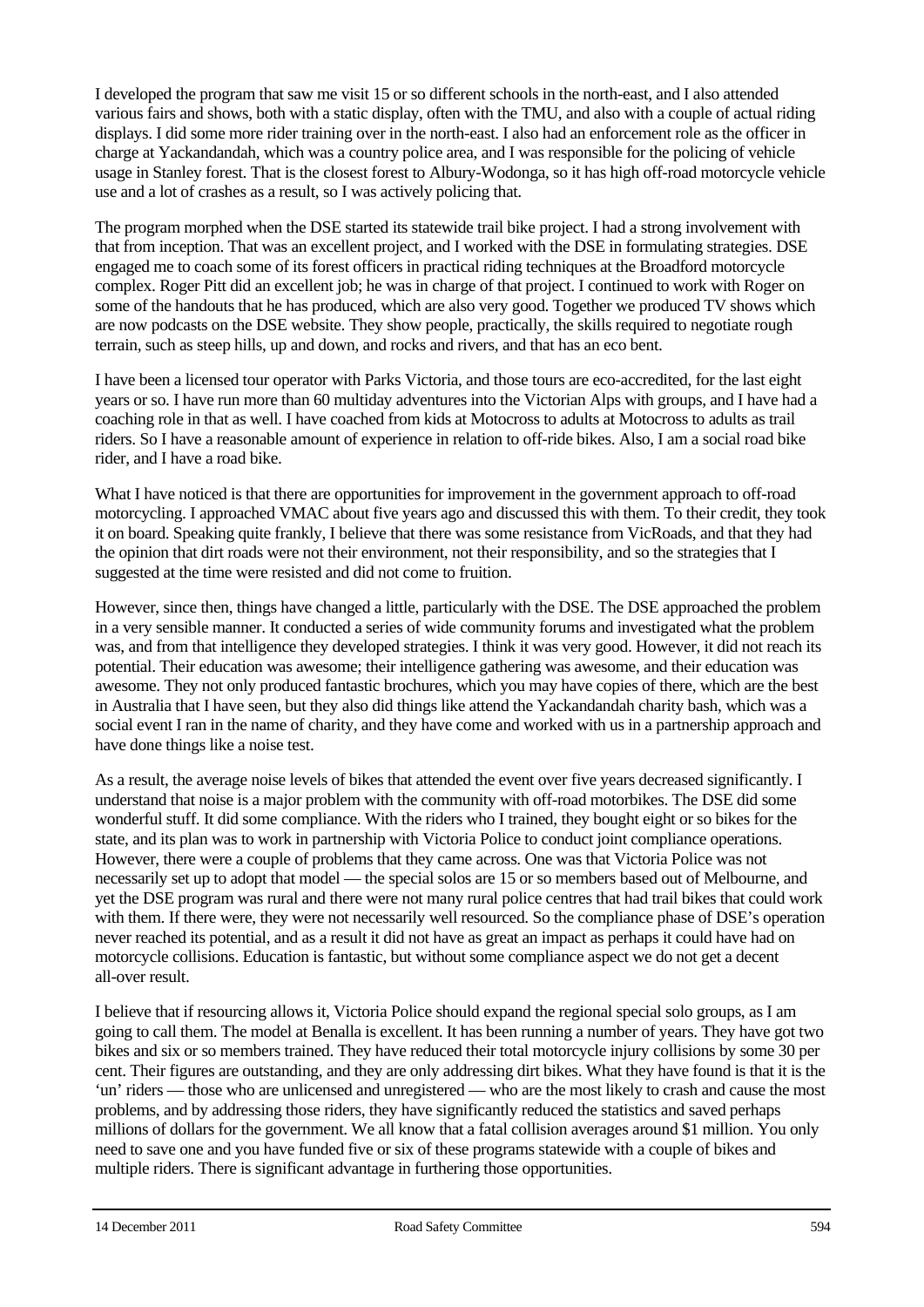In relation to quad bikes, that was brought up. I am a strong believer that you should ban them from the bush. Quads can go about as fast as a two-wheel bike and yet they are nearly as wide as a car. Our tracks are not set up for two lanes, and you are just going to get too many head-on collisions. I have raced against them at the Finke Desert Race. They terrified me and we were all heading in the same direction. The thought of them coming in the other direction at speed is frightening. I have ridden a quad bike out in the bush, and they can go way too fast. They are like a four-wheel drive in size at dirt bike speeds. I think we should resist their licensing and registration in the bush.

Another thing quickly on noise — there is no noise testing of recreationally registered motorcycles. That was an oversight by VicRoads. I think recreational registration is reasonable and its introduction was warranted; however, it did not come with any noise testing whatsoever, which means that a Motocross bike that does not comply with any VicRoads legislation in relation to noise can be ridden out in the bush because it does not get tested at the point of registration by VicRoads. Half of your noise problems come from legally registered bikes that do not fit the criteria for the type of registration. Nobody tests noise. Victoria Police does not have noise-testing capabilities. VicRoads does not seem to. DSE does, but because there are so few of them and they conduct so few operations, it does not happen much.

Practically, I have been trail riding for 30-odd years. I have seen the police in the bush twice in that time. This is not a slight upon Victoria Police; it is just a clear indication that we are not set up to properly police the trail bike problem. That is something that is extremely clear to me. I do not know whether we are adequately resourced to do it. In Bairnsdale at the moment I would say that the answer is probably no. We are struggling for members to field minimum crews to work the van. We do not have another half dozen members to pluck out to put on trail bikes tomorrow to go and patrol the forests to address that issue; however, in the future it may be something that we are able to do, and hopefully we can work towards it.

**Mr TILLEY** — Can I just ask how long it has been since you left the Yack?

**Sgt LAY** — Two years.

**Mr TILLEY** — I suppose since you left Yackandandah it has been hard. I place on the record that Bairnsdale's gain is north-east Victoria's loss for sure. Anecdotally I hear things around the district, but have you got anything to add in relation to the number of off-road motorcycle crashes that might have been occurring since you departed the area and the work you were doing there around Yackandandah and other parts of north-east Victoria?

**Sgt LAY** — I know that the active patrolling of the Stanley Forest and the work I did with Ride Safe up there definitely had the result of reducing the amount of off-road motorcycle crashes in the Stanley Forest. I focused strongly on the education of riders and also the policing of young riders, and that yielded great results. I cannot speak categorically about what has happened since I left.

**Mr ELSBURY** — Thank you very much for those presentations, gentlemen and lady. I have to say that I noticed the poster here, and I was wondering whether or not it was one and the same. I had a beautiful segue for a question, but that has been kiboshed just a little bit. Both of you have motorcycling experience. I am not too sure about the acting sergeant's or the inspector's experience with motorbikes. I would understand that with your additional responsibilities in your roles as sergeant and acting sergeant you probably do not have the time to actually be on the road as motorcycle officers anymore. Is that the case — that additional workload means that you cannot hop on the bike yourselves even though you would probably give your eye teeth to do it?

**Sgt LAY** — Yes. This program has been in suspension effectively since leaving Yackandandah. I have had to concentrate on the strategic side of it. I have ongoing work with the TAC through the sticker sheets and their website and the DSE through their program, but essentially it is on the backburner because we do not have the resources to allow me to do it.

**Mr ELSBURY** — And the same for you, acting sergeant, too?

**Acting Sgt TURNER** — Basically while I am in this position of acting sergeant, no, I would not have the time to be able to put towards that. When I finish my stint as acting sergeant and go back to senior constable, there would be the possibility, depending on resources, to put the time towards that, definitely.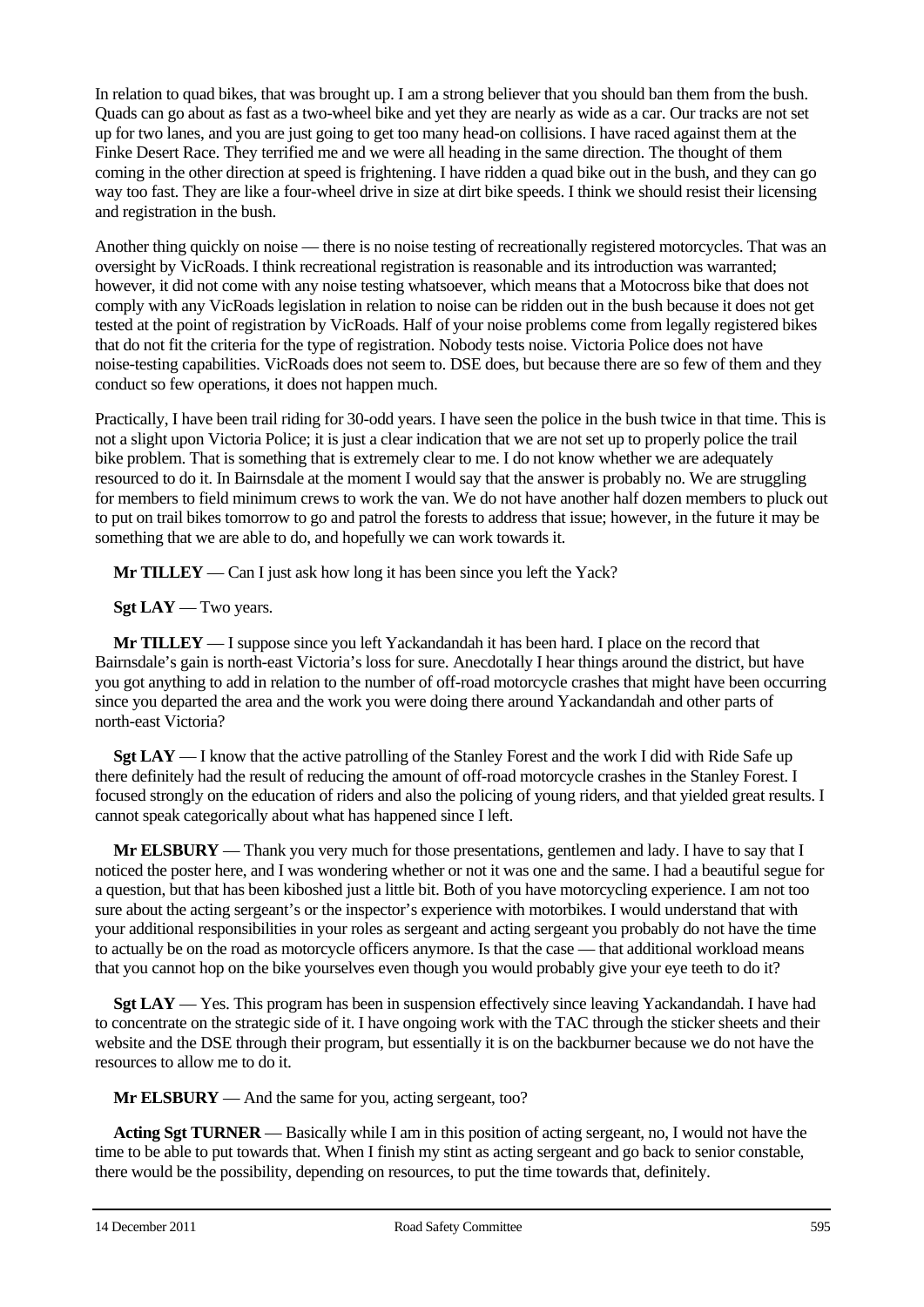**Mr ELSBURY** — You were talking about there only being 15 special solos in the state. I was saying this down in Traralgon yesterday and I think even up in Wodonga a couple of weeks ago — that with only 15 special solos available for the entire state it is going to be the same time of year that everyone is going to want them, because that is when everyone wants to go out into the bush and fang around. So are you suggesting that we need something a little bit more localised and additional resources to be required to assist with patrolling the bushland when we hit summer or the better months of the year?

**Sgt LAY** — Public holidays, Easter, cup weekend — you cannot get the special solos to come down those weekends. Everyone in the state wants them.

**Mr ELSBURY** — I will go on a slightly different tack here as well. I noticed that Acting Sergeant Turner was saying that there are people who have gotten their motorbikes and not been able to control them on a corner. They get the new 1000cc and open the throttle just that little bit too much on a corner, and whoops-a-daisy — there we go. I have undertaken some motorcycle training. You said you have had 35 years, I believe it was. I have probably had about 35 hours total. Actually, it is much less —  $3\frac{1}{2}$  hours total. Do you think there is a need to improve the training regime of motorcyclists, especially considering that you can go off and get your motorcycle licence on a scooter and then hop on a 250 geared motorcycle and off you go?

**Acting Sgt TURNER** — Certainly, and under the present VicRoads licensing scheme for motorcyclists a learner can be on a motorcycle after doing a learner test on a LAMS-approved motorcycle, which can be up to 650cc, out by themselves on a busy road or on a winding country road.

**Mr ELSBURY** — I know I hit a breakneck speed of 30 kilometres an hour in my training, and then I can just open it up and go 110 legally on a highway.

**Acting Sgt TURNER** — Certainly, but the skills are not there. The bike handling skills which need to be trained at a grassroots level are not there, so when they get into a situation, which they undoubtedly find themselves in a lot of the time and which quite often happens on roads at bends or approaching bends, they freeze or they do not brake. A lot of them just go straight ahead and go out into the outer rim or back into the corner.

**Mr ELSBURY** — Also, with off-road bikes there is not a course I am aware of or a requirement to undertake any training at all. Basically off you go; have fun, boys and girls.

**Sgt LAY** — Yes, you do the DECA VicRoads on-road course to get a normal road bike licence, and away you go into the bush. There are no requirements to do training at all.

**Mr ELSBURY** — It is a totally different type of riding.

**Sgt LAY** — Through my experience as an off-road coach too I have seen the need for a significant amount of rider training. Some people are fantastic riders from the get-go and need little training, but the majority of us need a significant amount of training, and you can see the development in the safety of riders when I get hold of them as a newbie and take them through the basic principles. Once you can show them the basic skills required, like looking where you want to go and things like that — do not put your feet down on the ground in corners et cetera — then the improvement in safety is noticeable, but they also need some follow-up. One day is not enough. You can make them far better riders and safer riders in one day, but they need to come back and get some reinforcement of that, because you forget things. Your skill level improves, you start to go faster, and you need more input after that. I do not think the current system is in any way, shape or form suitable.

It is difficult one, this one, but I am a believer that we should have a junior rider licence proposal where kids perhaps from the age of 16 can go riding with a suitably trained parent or guardian in the forest after they have both attended a course on safe and responsible riding with an aspect about legislation so that the kids can then legally pick up the skills and the behaviour required to teach them how to ride in a safe and responsible manner, because they are out there on their Ls on their first day in the forest. Not only do they have to learn how to ride the bike but they have to learn trailcraft, which is really different from roadcraft on the road.

On the road you have to stay on the left-hand side of the track. You are supposed to do that in the bush, but they do not do that, because you grow up with Motocross, and you learn that to go to the wrong side of the track is way faster on a lot of corners, so they naturally gravitate to the wrong side of the trail out in the bush. Then you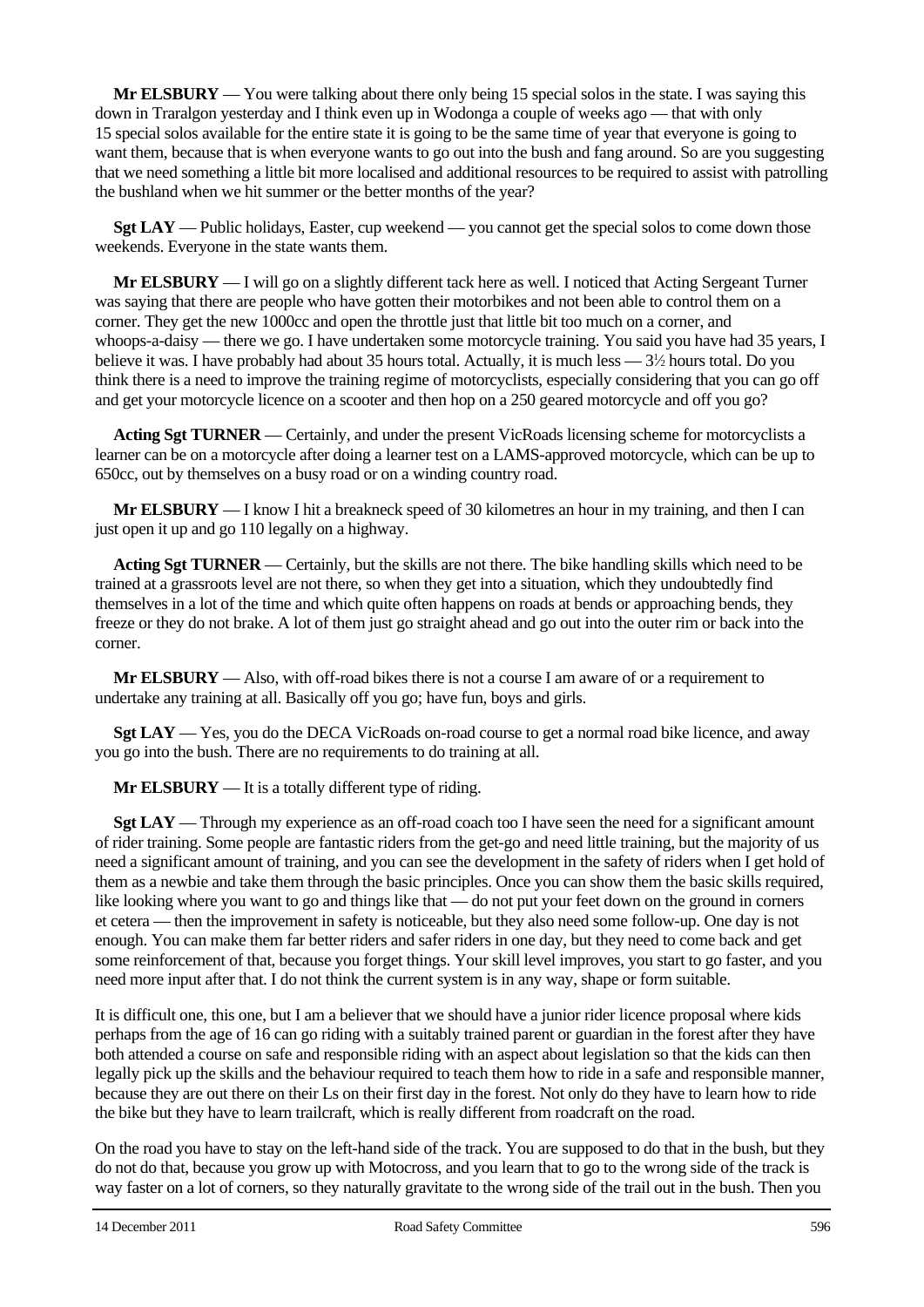come over blind corners and you have your head-ons, which are the most serious type of accident and result in the most serious sort of injuries. It is a difficult one, but I would say that you would significantly improve the safety of junior riders by giving them some time out in the bush.

You get your learners after a 6-hour session at VicRoads. You have to do 120 hours to drive a car — —

**Mr ELSBURY** — That is a very long session compared to what most people get to do.

**Sgt LAY** — That is right, and in a car you have to do 120 hours, yet a car is inherently safer and easier to drive than a motorbike. It makes little sense to me.

**Mr ELSBURY** — With the number of people who are actually going out into the bush, is there no training you are aware of from accredited providers for off-road riding?

**Sgt LAY** — The only training that is available is related specifically to racing. They teach you how to go faster but not how to ride safely out in the bush.

**Mr ELSBURY** — Pick the apex of the corner and open her up hard.

**Sgt LAY** — Even the leaders like HART have only just recently introduced an off-road course, I believe.

**Mr ELSBURY** — Just as a wrap-up — and this is an open-ended question, so anything could come back at me — what specific outcomes would you like to see from this committee's inquiry?

**Mr TILLEY** — Santa Claus over there. It is a wish list.

**Sgt LAY** — I would like to see a better partnership approach between all the stakeholders. I think the TAC are working towards dirt bikes. They are starting there; they have asked me for advice about stuff to put on their website, which is great. The TAC, the DSE and VicRoads need to step up — and Victoria Police. Motorcycling Australia, nobody seems to have much to do with them, yet they are a core group. We need to better use our media, including the websites. The police website has nothing about dirt bikes, the TAC has nothing about dirt bikes, the DSE has a little bit, and Motorcycling Australia has a little bit. We need to work together to formulate a better response.

**Mr LANGUILLER** — Can you just explain what you do on a regional level in terms of that structure, that architecture, of communication between the various agencies? Is there a permanent body that you meet with or report to?

**Sgt LAY** — No.

**Acting Sr Sgt HAMSHERE** — There are partnerships with the motorcycle working party, and VicRoads form a part of that. They and RoadSafe are working together in conjunction with Victoria Police to address the issues relevant to the roads in this region. They are actually endeavouring to look at each particular black spot and address that particular problem specifically, because obviously they are all unique. So there are partnerships and working parties in place that are addressing those issues and working together.

**Sgt LAY** — Melanie is right. The RoadSafe committee have identified off-road motorcycle issues as a problem and a focus for them. They invited me to attend one of their meetings, and they embraced the strategies of the regional motorcycle groups that I put forward. They actually funded us with \$18 000 without us putting pen to paper at that very first meeting, which is meritorious, but we are not yet set up to take advantage of that.

**Mr TILLEY** — This is probably for Mr Gillespie and is in relation to the formula for VMAG and its having charge and responsibility for this area. Do you have any contributions to make through representations to VMAG on those issues that affect this region directly? You can take it on notice and we can follow it up later.

**Insp. GILLESPIE** — If you like, I will.

**Mr TILLEY** — Thanks for that.

**The CHAIR** — Sergeant Lay, we took evidence in Traralgon that one point of the imparting of wise advice to trail bike riders was at the point of disembarkation of their bikes before they went off into the bush. They did